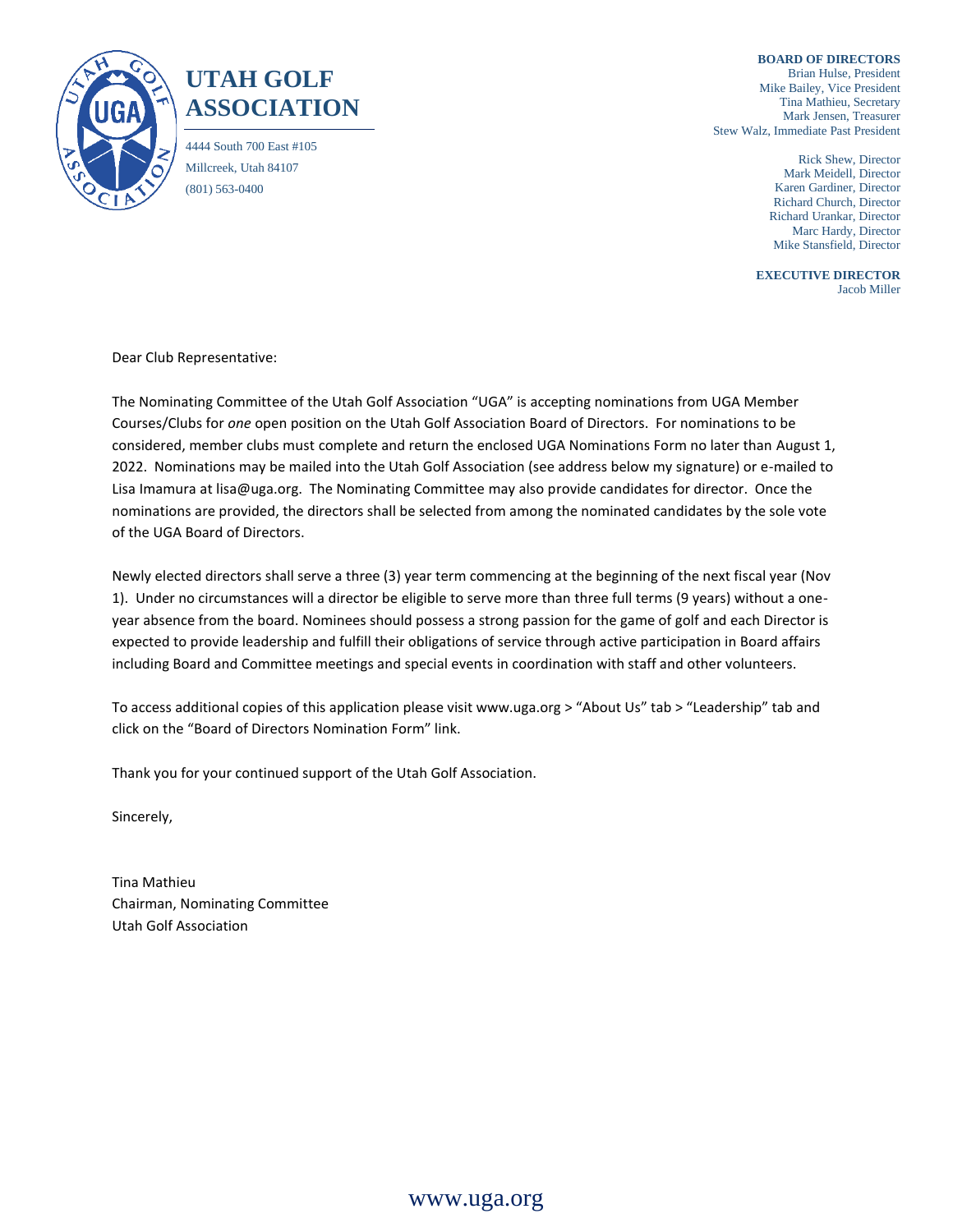## UGA BOARD OF DIRECTORS NOMINATION FORM **PROSPECTIVE BOARD MEMBER**

NAME:

ADDRESS:

CITY/STATE/ZIP:

MOBILE NUMBER:

EMAIL:

MEMBER OF THE FOLLLOWING UGA MEMBER COURSE/CLUB:

LIST FIRST YEAR AS A UGA MEMBER:

## **REFERENCES**

NAME:

MOBILE NUMBER:

EMAIL:

NAME:

MOBILE NUMBER:

EMAIL:

## **EMPLOYMENT HISTORY**

**PLEASE LIST RELEVANT EMPLOYMENT HISTORY (COMPANY, DUTIES, ETC.):**

www.uga.org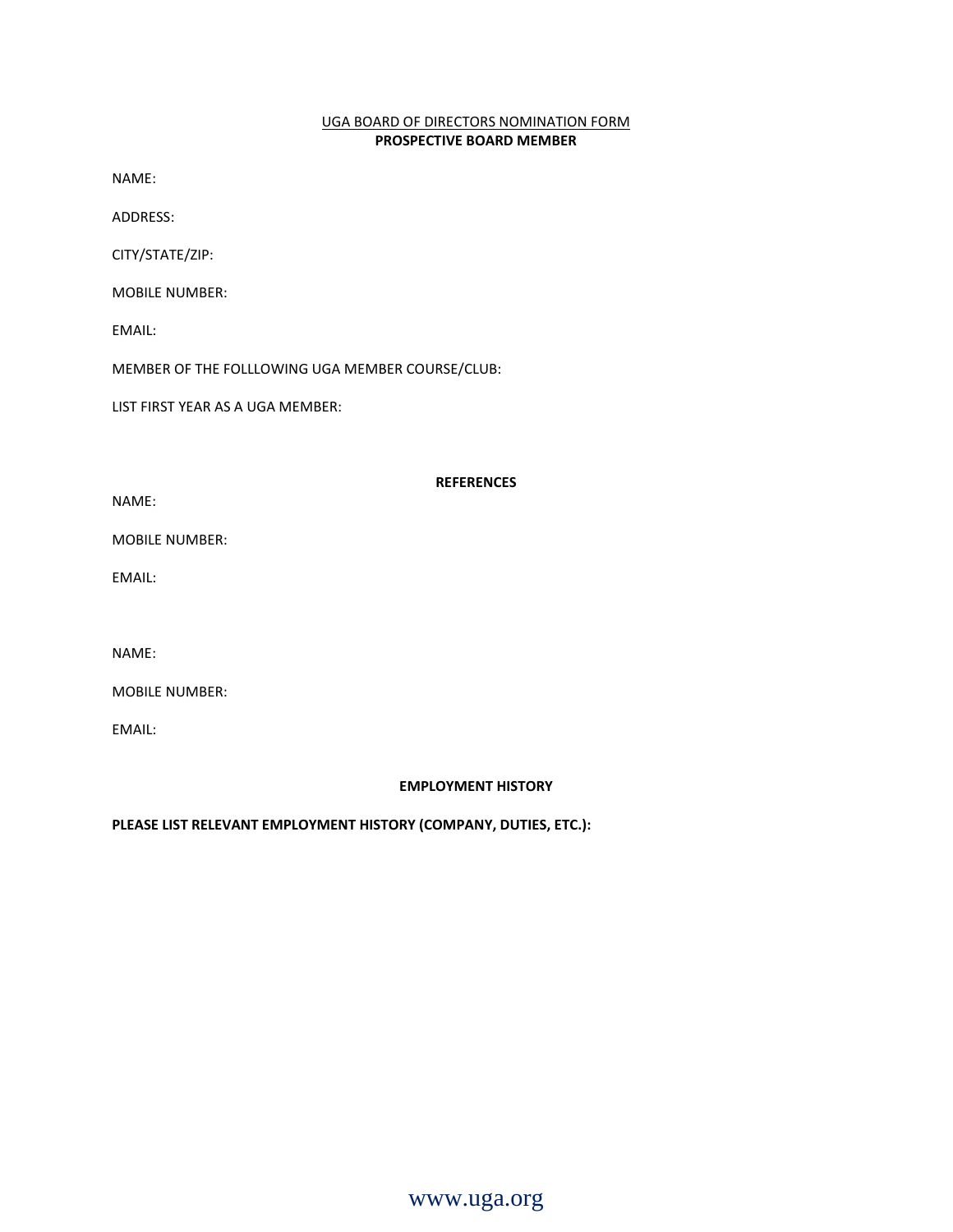PROVIDE YOUR BACKGROUND IN GOLF INCLUDING INFLUANCES, COMPETITIVE PLAYING HISTORY, CLUB INVOLVMENT, ETC:

PROVIDE YOUR VOLUNTEER HISTORY (ORGANIZATIONS, ROLES, DUTIES, ETC.):

DO YOU HAVE ANY BOARD OR ADMINISTRATIVE COMMITTEE EXPERIENCE?

PLEASE GIVE YOUR OPINION OF THE STRENGHTS AND WEAKNESSESS OF THE UTAH GOLF ASSOCIATION:

www.uga.org